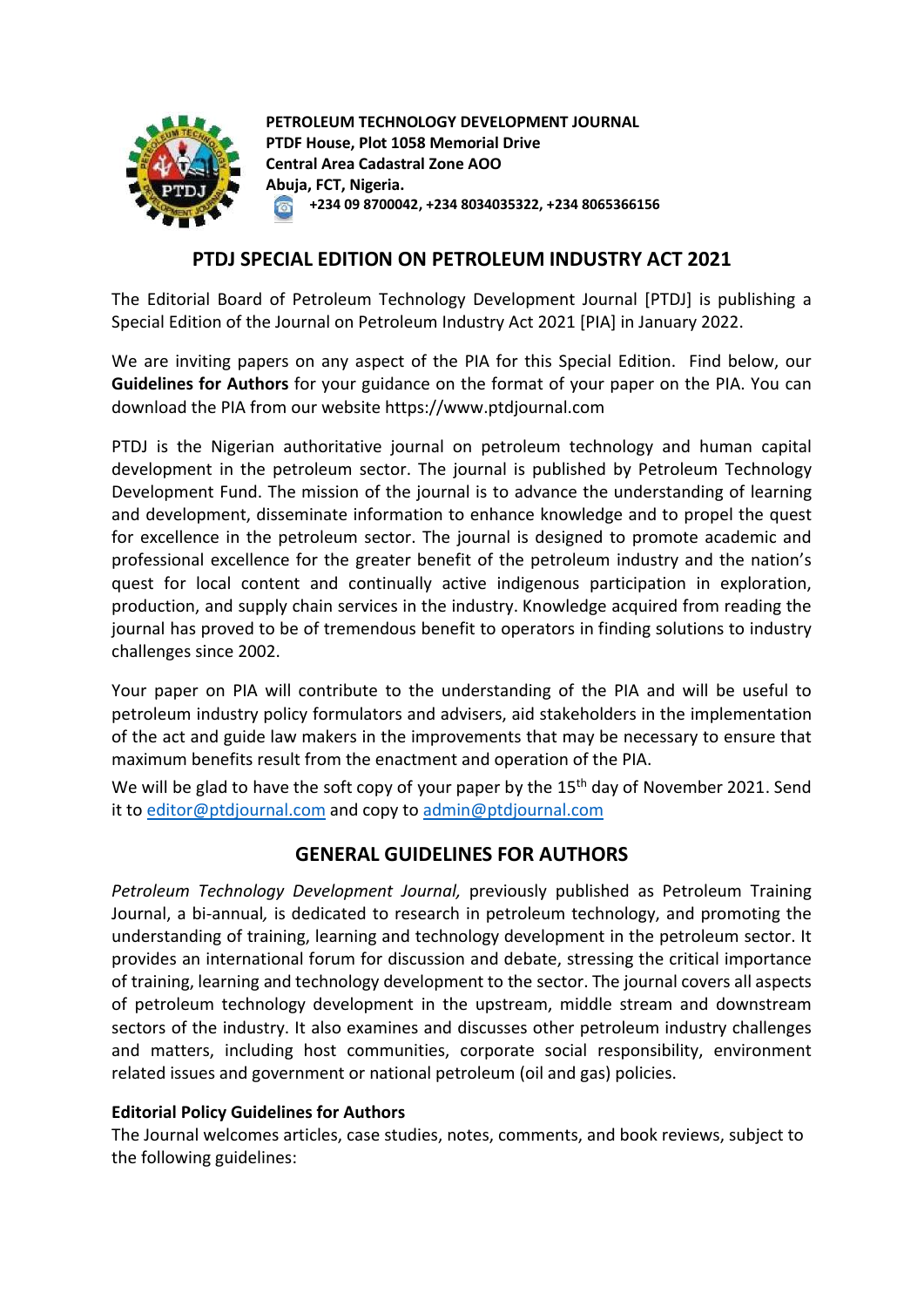- 1. Articles should illuminate petroleum technology development issues and challenges, or issues currently faced by governments, companies, and other stakeholders in the petroleum sector, setting them within their general training, learning and human capital development context. Of interest will be articles and case studies which record the actual experiences of the authors, as well as those from academics or consultants contributing the fruits of their research into larger issues of technology development, training, learning, human capital development, and general exploration and production related issues.
	- 1.1 Specifically, articles should reflect issues in the following structured professional (core and support) disciplines in the value chain of the petroleum industry:

### 1.1.1 *Core Disciplines (i.e., subsurface and surface engineering and health, safety, and environment*)

- a) *Geosciences:* Hydrocarbon Systems, Geophysics, Operations Geology, Reservoir Systems, Geomatics engineering/Geospatial technology.
- b) *Petroleum Engineering*: Reservoir Engineering, Petrophysics, Production Technology.
- c) *General Engineering*: Mechanical, Electrical, Civil, Instrumentation, Automation & Control, Project Management, Cost, Subsea/Met ocean, Pipelines & Piping, Material & Corrosion, Process.
- d) *Production Engineering:* Process (operations) including Crude petroleum refining, Natural Gas processing, Petrochemicals etc.
- e) Maintenance Mechanical, Maintenance Electrical, Maintenance – Civil, Maintenance – Instrumentation, Automation & Control, Production Programming, Quality Control.
- f) *Health, Safety & Environment*: Occupational Health, Safety, and Environment.

# *1.1.2 Support Disciplines (i.e., people, finance, customers, and services)*

- a) *Human Resource*: Attraction, Recruitment and Manpower Planning, Career, and Performance Management, Learning and Development, Compensation, and Benefits, Industrial and Employee Relations, Organizational Development.
- b) *Information Technology*: Information systems, Telecommunications.
- c) *Public Affairs*: Government Relations, Public Relations, Media Relations, Community Relations, Communications.
- *d) Commercia*l: Strategy and Planning, Competitive Intelligence, Mergers and Acquisition, Petroleum Economics, Marketing
- *e) Legal:* Transfer and acquisition of technology, Ownership, Leases, Exploration and Production, Arbitration, and Alternative Dispute Resolution, Contracting, Tax, Legislation.
- 2. Articles and case studies should not exceed 8,500 words in length. Exceptionally, where the nature of the topic warrants it, the Editorial Board will be prepared to consider longer